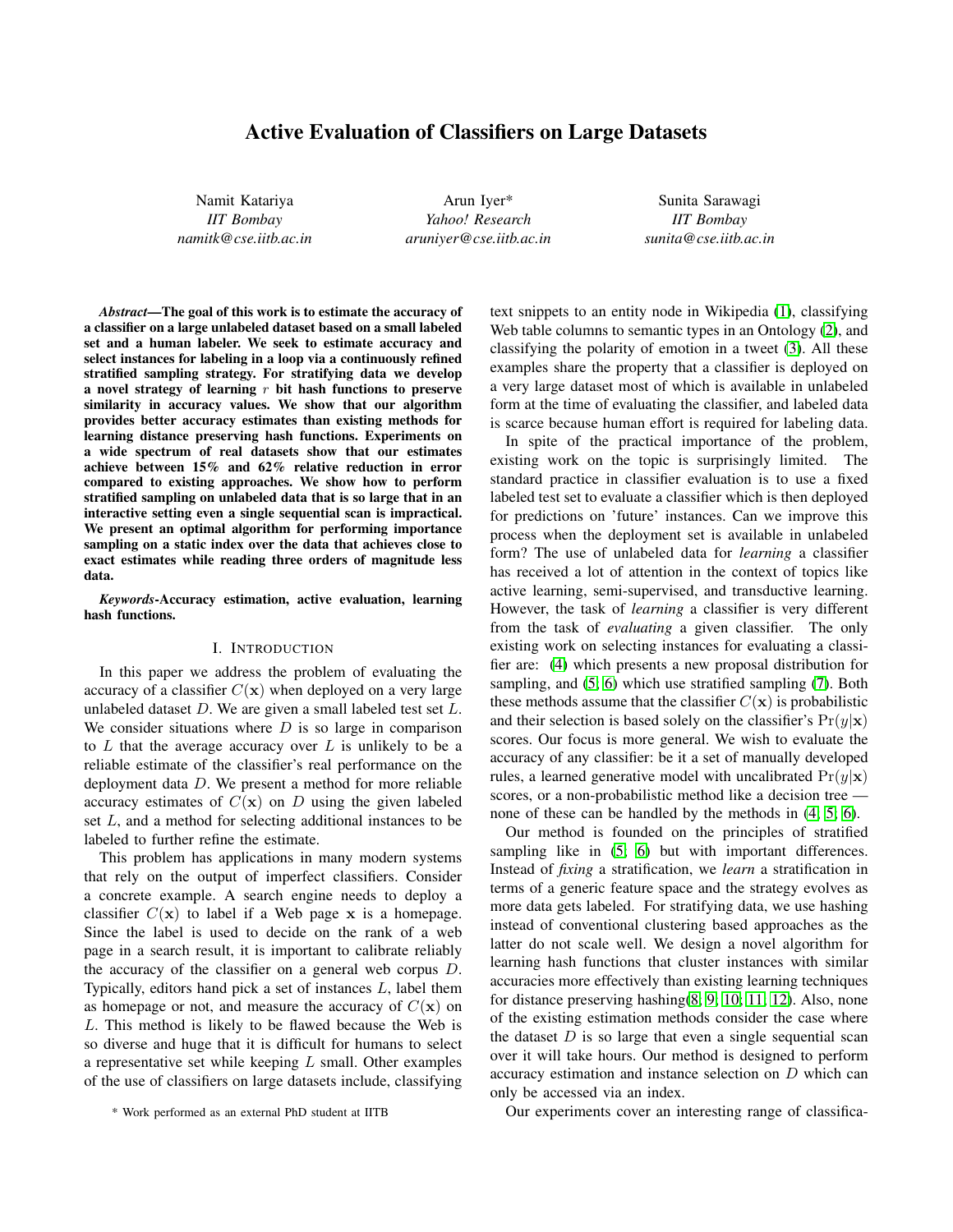tion tasks: table annotation, homepage and spam scoring of Web pages, and DNA classification; and range in size from 0.3 million to 50 million instances. We achieve upto 62% reduction in relative error over existing methods, and are able to match within 0.5% the estimates of exact methods based on full scan while sampling just 2500 instances from indexed D.

The rest of the paper is organized as follows. We present a formal statement of our problem and discuss existing approaches in Section [II.](#page-1-0) In Section [III](#page-2-0) we present an overview of our framework for active accuracy estimation. In Section [IV](#page-3-0) we present a novel algorithm for using the labeled data to learn a stratification strategy. We empirically evaluate our method and contrast with existing techniques in Section [V.](#page-5-0) In Section [VI](#page-7-0) we present how we scale our algorithm to the case where the unlabeled data  $D$  is very large.

## <span id="page-1-0"></span>II. PROBLEM STATEMENT AND EXISTING SOLUTIONS

We present a formal description of our problem and discuss existing approaches for tackling it.

### *A. Problem statement*

Given a classifier  $C(\mathbf{x})$ , a large unlabeled dataset  $D =$  $\mathbf{x}_1, \dots, \mathbf{x}_N$ , a function  $a(y_i, C(\mathbf{x}_i)) \mapsto R$  that measures the accuracy of prediction  $C(\mathbf{x}_i)$  when the (unknown) true label is  $y_i$ , we define the true accuracy  $\mu$  of C over D as

$$
\mu = \frac{1}{Z(D, C)} \sum_{i=1}^{N} a(y_i, C(\mathbf{x}_i))
$$
 (1)

where  $Z(D, C)$  is any normalizer that can be calculated using only  $C$  and  $D$  and is independent of the unknown  $y_i$ . Many popular accuracy measures such as  $0/1$  accuracy, square error, and precision can be expressed in this format through appropriate choice of the  $a()$  and  $Z()$  functions. We use  $a_i$  for  $a(y_i, C(\mathbf{x}_i))$  when the context is clear and overload N for  $Z(D, C)$  because it is the most common case and it simplifies presentation. Our implementation handles the general case and our experiments are over three kinds of measures. We are given an initial labeled test set  $L$  that may or may not be representative of D. Let  $n \ll N$  denote the size of  $L$ . We are allowed to augment  $L$  with additional instances selected sequentially from  $D$  and labeled by a human oracle. Our problem is to select additional instances to be labeled from D and provide an estimate  $\hat{\mu}$  of the true quantity  $\mu$  such that for a fixed number of additional labels, we minimize the square error  $(\mu - \hat{\mu})^2$ .

We next present existing approaches for solving this task.

### *B. Simple baseline*

A baseline method for selecting instances for labeling and adding to L is sampling uniformly randomly from D. Thereafter, the accuracy of the classifier is measured on  $L$ using the standard method of averaging as:

<span id="page-1-1"></span>
$$
\hat{\mu}_R = \frac{1}{n} \sum_{i \in L} a_i \tag{2}
$$

The square error of this estimate can be easily analyzed for the case where the entire  $L$  is chosen uniformly randomly from  $D$ . Since the choice of  $L$  is randomized, we analyze the *expectation* of the square error  $(\mu - \hat{\mu}_R)^2$  over different uniform samples  $L$  of size  $n$ . We denote this quantity as  $Err(\hat{\mu}_R)$ . As shown in [\(7\)](#page-9-6) and many other text books on statistical sampling, its value is  $\frac{\sigma^2}{n}$  where  $\sigma^2$  denotes the variance of the  $a_i$  values over D. Thus, the error of the estimate is more when the accuracy values exhibit high variance in  $D$ , and the error reduces inversely with the size of the labeled set. We next discuss two techniques for achieving smaller error for the same number of additional instances labeled.

### <span id="page-1-2"></span>*C. Stratified sampling*

A simple idea to reduce the estimation error is to stratify D into strata  $D_1, \ldots, D_B$  such that within each stratum the true variance in  $a_i$  is likely to be small. Then perform stratified sampling [\(7\)](#page-9-6) where we first select a stratum based on a policy to be discussed later in Section [III](#page-2-0) and within each stratum select instances uniformly randomly. Let  $L<sub>b</sub>$  be the set of labeled instances sampled in stratum  $b$ ,  $n<sub>b</sub>$  be the size of  $L_b$ , and  $\hat{\mu}_b$  be the estimated accuracy measured over  $L<sub>b</sub>$  using straight averaging as in Equation [2.](#page-1-1) The estimated accuracy is a weighted sum of accuracy in each stratum:

<span id="page-1-3"></span>
$$
\hat{\mu}_S = \sum_{b=1}^B p_b \hat{\mu}_b = \sum_{b=1}^B p_b \frac{1}{n_b} \sum_{i \in L_b} a_i \qquad (3)
$$

where  $p_b$  denotes the fraction of instances in stratum  $D_b$ . Unlike the estimator  $\hat{\mu}_R$  that is calculated on the basis of only the labeled data L, the estimator  $\hat{\mu}_S$  depends on both the labeled data L (for estimating  $\hat{\mu}_b$ ) and the unlabeled data D (for  $p_b$ ).

The *expected* square error  $\text{Err}(\hat{\mu}_S)$  of this estimate can be shown [\(7\)](#page-9-6) to be  $\sum_b p_b^2 \frac{\sigma_b^2}{n_b}$ . This means that if we can somehow achieve perfect stratification such that within each stratum all instances have the same accuracy, just one sample from each stratum is sufficient to guarantee zero error! The other extreme is where the variance of all stratum are the same — in this case stratified sampling achieves the same error as uniform sampling when  $n_b \propto p_b$ . In all other cases, the expected error of  $\hat{\mu}_S$  is lower than  $\hat{\mu}_R$  [\(7\)](#page-9-6).

Therefore, the key to the success of this estimate is a stratification strategy that puts instances with similar accuracy values in the same stratum. Two recently proposed methods [\(5;](#page-9-4) [6\)](#page-9-5) attempt to achieve this by assuming that  $C(\mathbf{x})$  is probabilistic and its confidence score  $\hat{p}(y|\mathbf{x})$  is correlated with the accuracy of prediction  $y$  on  $x$ . They use the prediction scores to stratify the data  $D$  into equal sized bins. Thus, the goodness of this method totally hinges on the reliability of these scores.

### *D. Proposal distribution*

Another independently developed technique for selecting instances is based on using a proposal distribution  $q(\mathbf{x})$  for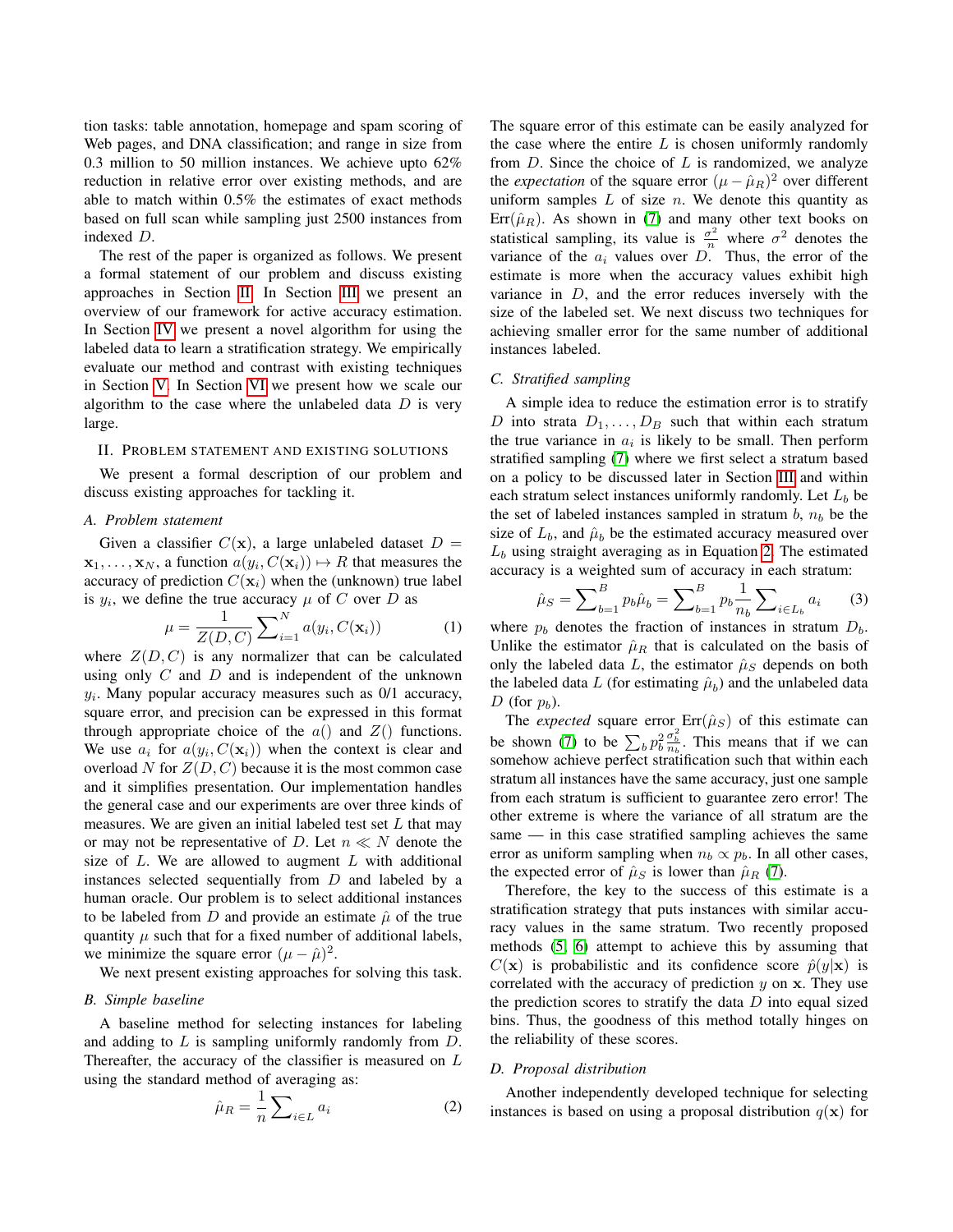sampling instances  $(4)$ . The accuracy over an L sampled via  $q(\mathbf{x})$  is estimated as:

$$
\hat{\mu}_q = \frac{1}{\sum_{i \in L} \frac{1}{q(\mathbf{x}_i)}} \sum_{i \in L} \frac{a_i}{q(\mathbf{x}_i)} \tag{4}
$$

Like in [\(5;](#page-9-4) [6\)](#page-9-5), the classifier  $C(\mathbf{x})$  is assumed to be probabilistic and capable of outputting reliable values for  $\hat{p}(y|\mathbf{x})$ . These scores are used to define  $q(\mathbf{x})$  as:

$$
q(\mathbf{x}) \propto \sqrt{\int (a(y, C(\mathbf{x})) - \mu_C)^2 \hat{p}(y|\mathbf{x}) dy}
$$
 (5)

where  $\mu_C$  is  $\frac{1}{N} \sum_{\mathbf{x} \in D} \int a(y, C(\mathbf{x})) \hat{p}(y|\mathbf{x}) dy$ . Although the formula looks complicated, it can be easily derived by solving for the value of  $q(\mathbf{x})$  that minimizes the expected square error between  $\hat{\mu}_q$  and  $\mu$ , and then substituting  $\hat{p}(y|\mathbf{x})$ for the unknown true distribution  $Pr(y|\mathbf{x})$  and  $\mu_C$  for the unknown true accuracy  $\mu$  [\(4\)](#page-9-3). Thus, the method is crucially dependent on the goodness of these approximations.

## *E. Limitations of existing work*

We highlight two limitations of the above two methods that we seek to remove in our work.

First, since our goal is to evaluate arbitrary classifiers, we want a method that does not so centrally depend on a single  $\hat{p}(y|\mathbf{x})$  score output by the classifier. As mentioned earlier, our classifier might be a manually developed script, or a non-probabilistic method like decision trees. Even for trained probabilistic classifiers, a recent study [\(13\)](#page-9-12) has shown that most classifier families do not provide well calibrated scores.

Second, we are aware of no existing methods for handling very large amounts of unlabeled data in the evaluation task. Even methods that depend on a few sequential scans of the whole data are not practical on such datasets. Our method can use any available index partition of the unlabeled data to avoid sequential scans as we elaborate in Section [VI.](#page-7-0)

## III. OUR APPROACH

<span id="page-2-0"></span>The basis of our method is stratified sampling described in Section [II-C.](#page-1-2) The key steps in this method are: choose a stratification strategy, use that to stratify the unlabeled data D and labeled data L, estimate accuracy  $\hat{\mu}_S$  using formula [3](#page-1-3) on the stratified data, perform stratified sampling to select more examples to label, label them, and add to L. This process is continued in a loop.

The first challenge in the above process is choosing a stratification strategy. As discussed earlier this approach is better than random sampling only if the instances within a stratum are homogeneous. Existing adaptation [\(5;](#page-9-4) [6\)](#page-9-5) of this process for the accuracy estimation problem, have assumed a *fixed* stratification of data based on the classifier's  $\hat{p}(y|\mathbf{x})$ values. In contrast, we *learn* a stratification strategy from L and our stratification strategy constantly evolves as more labeled data gets added. The second challenge is performing these steps when  $D$  is so large that stratifying the entire  $D$ is not practical. In the first part of the paper we concentrate on learning the stratification strategy and in Section [VI](#page-7-0) we discuss how to manage the scalability challenge.

Algorithm [1](#page-2-1) outlines the overall process. We next describe each of the steps in the algorithm.

<span id="page-2-1"></span>

| Algorithm 1 Loop for active accuracy estimation |                                                                            |  |  |  |  |  |
|-------------------------------------------------|----------------------------------------------------------------------------|--|--|--|--|--|
|                                                 | 1: <b>Input</b> $L, D, k, R, B$                                            |  |  |  |  |  |
|                                                 | $2:$ repeat                                                                |  |  |  |  |  |
| 3:                                              | Learn stratification function $h(\mathbf{f} \mathbf{w}_{1r}) \mapsto [1B]$ |  |  |  |  |  |
|                                                 | if $\geq R$ instances added to L since last training.                      |  |  |  |  |  |
| 4:                                              | Stratify L via $h(.)$ & compute $\{\hat{\mu}_h: 1 \leq b \leq B\}$         |  |  |  |  |  |
| 5:                                              | Stratify D via $h(.)$ & compute $\{p_b : 1 \le b \le B\}$                  |  |  |  |  |  |
| 6:                                              | Display accuracy estimates: $\hat{\mu}_S = \sum_b p_b \hat{\mu}_b$ .       |  |  |  |  |  |
| 7:                                              | Stratified sample set $L'$ of k instances from $D$                         |  |  |  |  |  |
| 8:                                              | For each $x_i \in L'$ , get label $y_i$ , and add $(x_i, y_i)$ to L.       |  |  |  |  |  |
|                                                 |                                                                            |  |  |  |  |  |

9: **until** accuracy  $\hat{\mu}_S$  not converged and labeler not bored.

#### 10: **Return**  $\hat{\mu}_S$

**Learning stratification function:** First, we use  $L$  to *learn* to stratify  $D$  into  $B$  disjoint parts such that instances within a stratum have similar accuracy values. We learn the stratification in terms of a feature vector  $\mathbf{F}(\mathbf{x}, C(\mathbf{x}))$  defined over an instance x and the result of applying the classifier on x. Let  $d$  denote the number of features in this feature vector. A component feature  $F_j(\mathbf{x}, C(\mathbf{x}))$   $(1 \leq j \leq d)$  is a real-value representing either one of the original attributes  $x_i$  input to the classifier, or any score output by the classifier (for example, its  $\hat{p}(y|\mathbf{x})$  value if available), or the predicted label itself or any other user-designed property like the fraction of missing attributes in x and the prior probability of the predicted label. In the rest of the paper we will use  $f_i$  to denote the feature vector  $F(\mathbf{x}_i, C(\mathbf{x}_i))$ .

Once we transform each instance to a point in a  $d$ dimensional space, our problem can be recast as follows. Given  $N$  points in  $d$  dimensional space, where a small subset of size  $n$  of them are associated with an accuracy value  $a_i$ , partition the  $N$  points into  $B$  parts such that points in the same part are likely to have similar accuracy values.

A standard technique to perform such partitioning is *supervised* data clustering. The n labeled points are used to learn a distance function  $(14; 15)$  $(14; 15)$  on the d features so that points with similar accuracy values have small distances in the f space. This learned distance function is used to cluster the  $N$  points into  $B$  parts using one of the many existing clustering algorithms. However, such clustering approaches do not scale well and in our setting, not only is  $N$  large, but as we get more labeled points, the distance function learning and clustering have to be repeated.

We instead propose to learn a *hashing function* using L such that we can independently hash each instance in  $D$  to one of  $B$  strata. This problem has recently gotten prominence [\(8;](#page-9-7) [9;](#page-9-8) [10;](#page-9-9) [11\)](#page-9-10) in machine learning, because of the growing need to handle Web-scale data. Following the practice in this literature, we model our hash function as a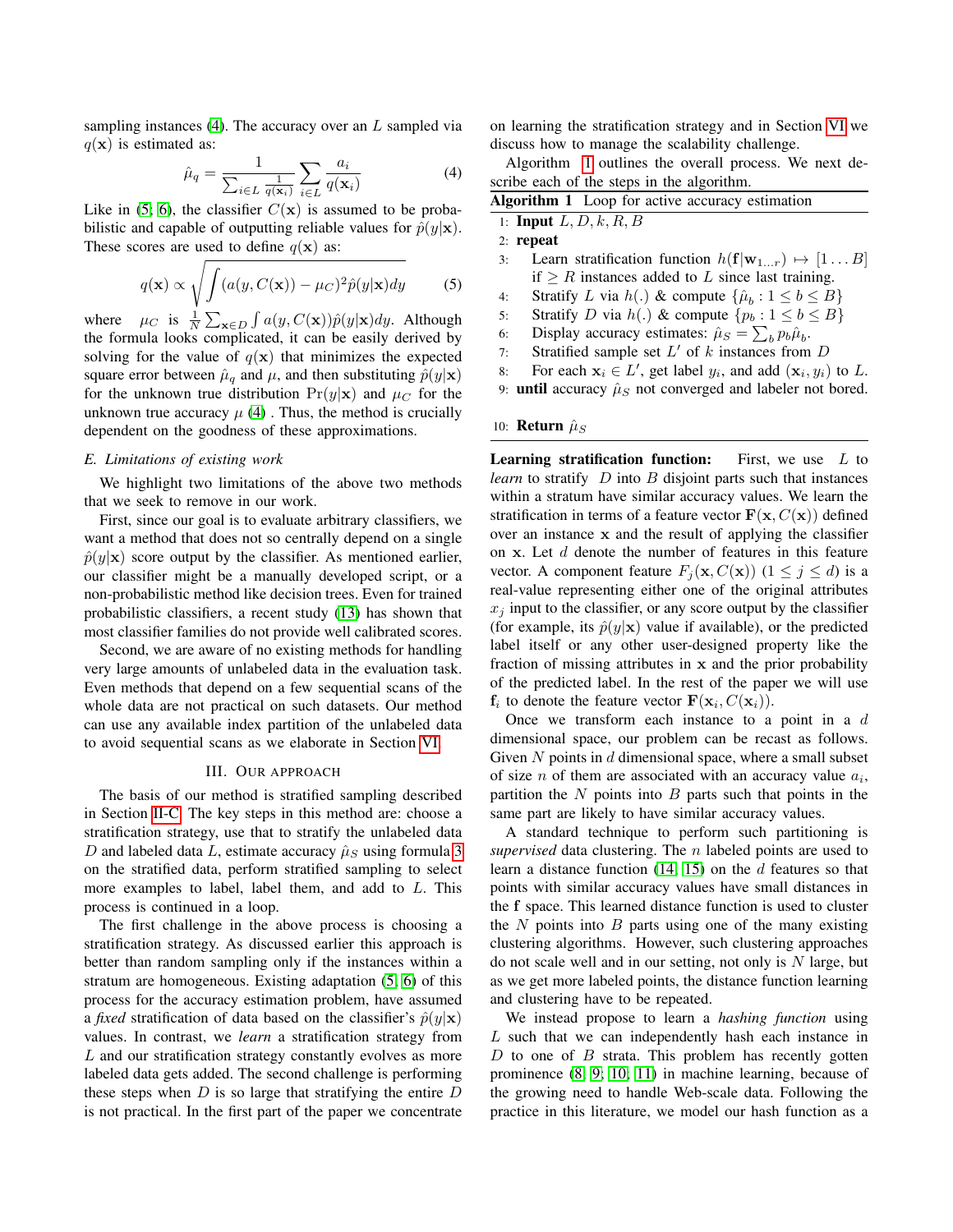concatenation of  $r = \log B$  hash functions  $h_1, \ldots, h_r$  such that each  $h_j(f_i)$  maps an instance i to 0 or 1. A popular choice for  $h_i(\mathbf{f})$  is sign( $\mathbf{w}_i$ , $\mathbf{f}$ ) that maps an instance based on the side<sup>[1](#page-3-1)</sup> of the hyperplane  $w_j$  on which it lies in  $R^d$ . Let  $w_{1...r}$  denote the r hyperplanes  $w_1, \ldots, w_r$ . Our proposed stratification function  $h(\mathbf{f}_i|\mathbf{w}_{1...r}) \mapsto [1 \dots B]$  is then

<span id="page-3-2"></span>
$$
h(\mathbf{f}_i|\mathbf{w}_{1...r}) = \sum_{j=1}^r 2^{j-1} sign(\mathbf{w}_j.\mathbf{f}_i)
$$
 (6)

where  $sign(x) = 0$  if  $x \le 0$  and 1 otherwise. We will often drop  $w_{1...r}$  from h if the context makes it clear. Our task now reduces to learning the parameters  $w_1, \ldots, w_r$  such that instances with similar accuracy values have the same  $h$ value. Section [IV](#page-3-0) discusses how we solve this problem.

Estimating accuracy of a stratum: In step 4 of the algorithm we use the labeled data to assign an estimate  $\hat{\mu}_b$  of the true accuracy  $\mu_b$  in each stratum b. The straightforward estimate based on averaging accuracy of instances in  $L_b$  is prone to overfitting. We therefore smooth these estimates based on labeled data in neighboring buckets. Let  $\text{Ham}(b, b')$  denote the Hamming distance between the binary representations of  $b$  and  $b'$ . The contribution of neighboring buckets to the smoothing constant diminishes exponentially with the Hamming distance with the neighbor. Let  $\beta$  denote the exponential decay constant. Let  $n_b^+$  denotes the number of instances with  $a_i = 1$  in b, Our smoothed estimate for the accuracy of  $b$  is

$$
\hat{\mu}_b = \frac{n_b^+ + \gamma \sum_{d=1}^r \beta^d \sum_{b'} \text{Ham}(b, b') = d n_b^+}{n_b + \gamma \sum_{d=1}^r \beta^d \sum_{b'} \text{Ham}(b, b') = d n_{b'}} \tag{7}
$$

In the above equation,  $\gamma$  is another parameter that can be used to control the relative importance of the observed counts over the smoothing constant. We used  $\gamma = 5$ , and  $\beta = 0.1$  for our experiments. The method reduces to Lidstone smoothing when  $\beta = 1$ . A second technique we use to guard against over-fitting is to disjoint partition L two-ways. Use one part for learning  $h()$  and the second part for estimating  $\mu_b$  within a stratum of  $h(.)$ .

Estimating weight of each stratum: Next, we need to find the fraction  $p_b$  of instances from D that lie in each stratum  $b$ . For this we need to hash partition  $D$  as per the learned function  $h(f)$ . With a single sequential pass over the data we can assign each instance in  $D$  to a bucket  $b$ and compute  $p_b = \frac{1}{N} \sum_{i \in D} [h(\mathbf{f}_i) = b]$ . Later in Section [VI](#page-7-0) when we present techniques for scaling our algorithm we will discuss how this step can be performed without a full scan on D.

Selecting instances for labeling: The optimal method of sampling stratified data is to first select a bucket  $b$  with probability proportional to  $p_b \hat{\sigma}_b$  and then select an instance uniformly randomly within  $b(7)$  $b(7)$ . Once  $D$  has been hash partitioned via the step above, the implementation of such a sampling is easy. Later, in Section [VI](#page-7-0) we show how to perform this sampling without stratifying the entire D.

The above operations are performed in a loop until the accuracy converges or until the labeling budget is exhausted.

### IV. LEARNING HYPERPLANES

<span id="page-3-0"></span>Our goal is to learn the r hyperplanes  $w_1, \ldots, w_r$  of d dimensions each, used to parameterize our stratification function h(f) as per Equation [6.](#page-3-2) We first characterize the optimal objective for finding  $w_1 \ldots w_r$ , then in Section [IV-A](#page-3-3) describe existing algorithms for solving such objectives, and present our algorithm in Section [IV-B.](#page-4-0)

The optimal  $w_{1...r}$  is one which when used to stratify the labeled data L and unlabeled data D minimizes the expected square error of the estimated accuracy  $\hat{\mu}_S$ . From Section [II-C](#page-1-2) we know that this error is  $\sum_b p_b^2 \frac{\hat{\sigma}_b^2}{n_b}$  where  $p_b$  is the fraction of D for which  $h(\mathbf{f}|\mathbf{w}_{1...r}) = b$ ,  $\tilde{L}_b$  is the subset of L for which  $h(\mathbf{f}|\mathbf{w}_{1...r}) = b$ ,  $\hat{\sigma}_b^2$  is the estimated variance over  $L_b$ , and  $n_b$  is the size of  $L_b$ . For simplicity we assume that L and D distribute in similar proportions over the strata, that is,  $n_b \propto p_b$ . This allows us to express the error in terms of the labeled data L alone as  $\sum_{b} \frac{n_b}{n^2} \hat{\sigma}_b^2$ . Further substituting for the value of variance  $\hat{\sigma}_b^2$ , and a little bit of manipulation we get the optimal values of  $w_{1...r}$  as

<span id="page-3-4"></span>
$$
\mathbf{w}_{1...r}^{\text{opt}} = \operatorname{argmin}_{\mathbf{w}_{1...r}} \sum_{b} E(\{i \in L : h(\mathbf{f}_i | \mathbf{w}_{1...r}) = b\})
$$
  
where  $E(S) = \sum_{i,j \in S} \frac{(a_i - a_j)^2}{|S|}$  (8)

This expresses the objective in terms of the sum of square differences in accuracy of pairs of instances within a stratum. The main challenge in optimizing the objective is that the sign function in  $h()$  is non-differentiable in  $w_{1...r}$ . Even if we upper bound the sign function with a smooth convex function following the practice of classification algorithms, the objective remains non-convex because multiple hyperplanes have to be learned. However, by expressing the objective in this term we can relate it to the recent exciting research on learning distance preserving hash functions [\(8;](#page-9-7) [9;](#page-9-8) [10;](#page-9-9) [11\)](#page-9-10). We will review the main techniques that have been developed to tackle such objectives in this literature.

### <span id="page-3-3"></span>*A. Review: Hash Function Learning*

The existing techniques are all based on using different smooth relaxations of the sign $(\cdot)$  function and different strategies for incrementally solving the resultant smooth, non-convex objective.

We first discuss a large margin technique proposed recently in [\(12\)](#page-9-11). This technique uses a hinge-like loss function to penalize large Hamming distances between similar points and small Hamming distances between dissimilar points. The corresponding objective function is smoothed by a

<span id="page-3-1"></span><sup>&</sup>lt;sup>1</sup>Without loss of generality we assume that the feature space includes a constant feature so that we do not need to separately model the bias.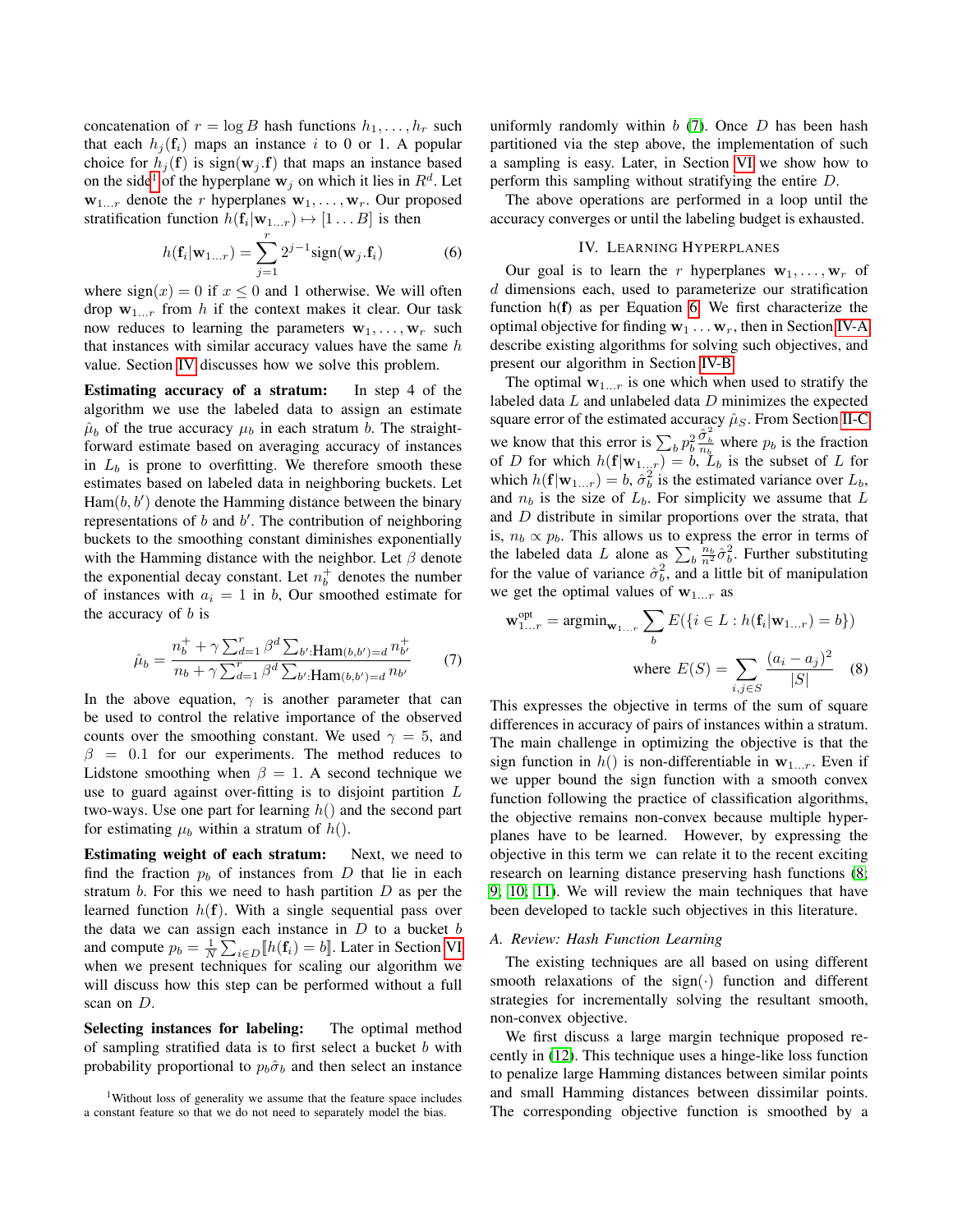piece-wise linear upper bound, much like in max-margin structured learning [\(16\)](#page-9-15). The resultant smooth, non-convex objective is minimized using stochastic subgradient-descent. The technique is appealing, but when we used it for our problem of minimizing square distance between accuracies of instances within a bucket, we got poor results. The local minimas were so bad that the stochastic gradient optimizer could not progress beyond the initial step with both random and all-zero initialization of the w values.

We next turn to methods that attempt to learn the hash hyperplanes through optimization strategies with better guarantee of progress. In [\(10\)](#page-9-9) the hash-function is specified in a kernel form and the parameters to be learned are the coefficients of these kernels. The objective continues to be non-smooth and non-convex. The paper proposes to solve it in a co-ordinate descent loop where each step optimally solves for a single parameter keeping all others fixed. The sequential hyperplane learning method of [\(11\)](#page-9-10) smooths the sign function with signed magnitude. The resultant objective is solved by sequentially updating one hyperplane at a time while keeping the others fixed. Under their relaxation, a single hyperplane can be found optimally by the first Eigen vector of a transformed data matrix. The paper then proposes to re-weight misclassified pairs from previously learned hyperplanes when learning the current hyperplane.

Our method also follows the policy of updating a single hyperplane at a time as in [\(11\)](#page-9-10), but we use a very different strategy for smoothing the objective. All existing hash function learning literature seek to approximate either a Euclidean or a black box distance measure. Our distance measure is over a scalar accuracy value, which in the common case takes 0/1 values. We exploit this common case to design a relaxation that is both more accurate and leads to a more efficient algorithm.

We next present our algorithm for learning hash functions that we call Signed Logistic Hashing.

# <span id="page-4-0"></span>*B. Signed Logistic Hashing*

We start with an initial set of hyperplanes, and update a single hyperplane at a time on a re-weighted set of instances until a local minima is reached. We first present a novel algorithm for updating a single hyperplane and then present our re-weighting strategies.

Let  $[\mathbf{w}_1^t, \dots, \mathbf{w}_r^t]$  denote the hyperplanes at time t when we are trying to improve  $w_j^t$ . Based on the fixed value of the remaining hyperplanes, the training data  $L$  is hard partitioned into  $B/2$  groups  $L_1^t, \ldots, L_{B/2}^t$ . Using  $\mathbf{w}_j$ , our goal is to bisect each group  $L_k^t$  into two parts so that the sum of the error over the new  $B$  buckets is minimized. Accordingly we can rewrite objective [8](#page-3-4) keeping all but  $w_j$ fixed as:

<span id="page-4-1"></span>
$$
\mathbf{w}_j^{\text{opt}} = \min_{\mathbf{w}} \sum_{k=1}^{B/2} \sum_{s=0,1} E(\{i \in L_k^t : \text{sign}(\mathbf{w} \cdot \mathbf{f}_i) = s\}) \quad (9)
$$

For solving this objective we consider the common case where accuracy values are binary. For binary values of  $a_i$ s,  $E(S) = |S|f_S(1 - f_S)$  where  $f_S$  denotes the fraction of labeled instances i in S with  $a_i = 1$ . Even for binary values, the objective is non-differentiable and non-convex. However, for this case, we propose a tractable upper bound.

Upper bounding objective [9:](#page-4-1)  $k \choose k$  denote the part of objective [9](#page-4-1) within the first summation over  $k$ . For ease of notation we rewrite this term as

$$
\mathcal{E}(\mathbf{w}, L_k^t) = n_1 f_1 (1 - f_1) + n_0 f_0 (1 - f_0) \quad (10)
$$

where  $n_s$  denotes the number of instances in  $L_k^t$  with  $sign(\mathbf{w} \cdot \mathbf{f}_i) = s$  and  $f_s$  denotes the fraction of these with  $a = 1$ . We next present a relaxation of the objective that allows us to harness the mature area of learning binary classifiers under the loss regularization framework. Let  $\text{loss}(a_i, \mathbf{w} \cdot \mathbf{f}_i)$  denote a convex upper bound to the 0/1 loss  $[\text{sign}(\mathbf{w} \cdot \mathbf{f}_i) \neq a_i]$  where  $[z]$  is 1 if z is true and 0 otherwise. Examples of such loss functions include the popular Hinge loss and Logistic loss.

### Theorem 4.1

$$
\mathcal{E}(\mathbf{w}, L_k) \le \min\left(\sum_{i \in L_k} \text{loss}(1 - a_i, \mathbf{w} \cdot \mathbf{f}_i), \sum_{i \in L_k} \text{loss}(a_i, \mathbf{w} \cdot \mathbf{f}_i)\right)
$$

*Proof:*

$$
\mathcal{E}(\mathbf{w}, L_k) = n_1 f_1 (1 - f_1) + n_0 f_0 (1 - f_0)
$$
  
\n
$$
\leq \min(n_1 f_1 + n_0 (1 - f_0), n_1 (1 - f_1) + n_0 f_0)
$$

Consider the first term in the min. The number of instances in  $i \in L_k$  with  $a = 1$  and sign( $\mathbf{w} \cdot \mathbf{f}_i$ ) = 1 is  $n_1 f_1$  and with  $a = 0$  and sign(w · f<sub>i</sub>) = 0 is  $n_0(1 - f_0)$ . Their sum is the 0/1 loss  $[\text{sign}(\mathbf{w} \cdot \mathbf{f}_i) \neq 1 - a_i]$  which in turn is less than  $\cos(1 - a_i, \mathbf{w} \cdot \mathbf{f}_i)$ . Similarly we can prove that the second term in the min is less than  $loss(a_i, \mathbf{w} \cdot \mathbf{f}_i)$ .

The above theorem converts a non-smooth objective to a minimum of two convex objectives. Also, it converts the objective to a form that is additive over single instances rather than over pairs of instances. This provides significant benefits in terms of both running time and memory requirements over existing hash learning methods. We next elaborate on how we solve our relaxed objective.

**Optimizing the upperbound:** Intuitively, we are claiming that within each group our goal is to use w to partition the data into a positive and negative side. If we had just one group it would not matter whether we use  $a = 1$  to denote the positive or negative side. But since we have multiple groups, we need to allow each group to choose the side which it wants to call positive. Our overall objective now is:  $B/2$ 

$$
\min_{\mathbf{w}} \sum_{k=1}^{\infty} \min(\sum_{i \in L_k} \text{loss}(1 - a_i, \mathbf{w} \cdot \mathbf{f}_i), \sum_{i \in L_k} \text{loss}(a_i, \mathbf{w} \cdot \mathbf{f}_i))
$$
\n(11)

We solve the above objective using a EM-like algorithm. If for each group  $k$ , we knew  $z_k$  a function on  $a$  that is either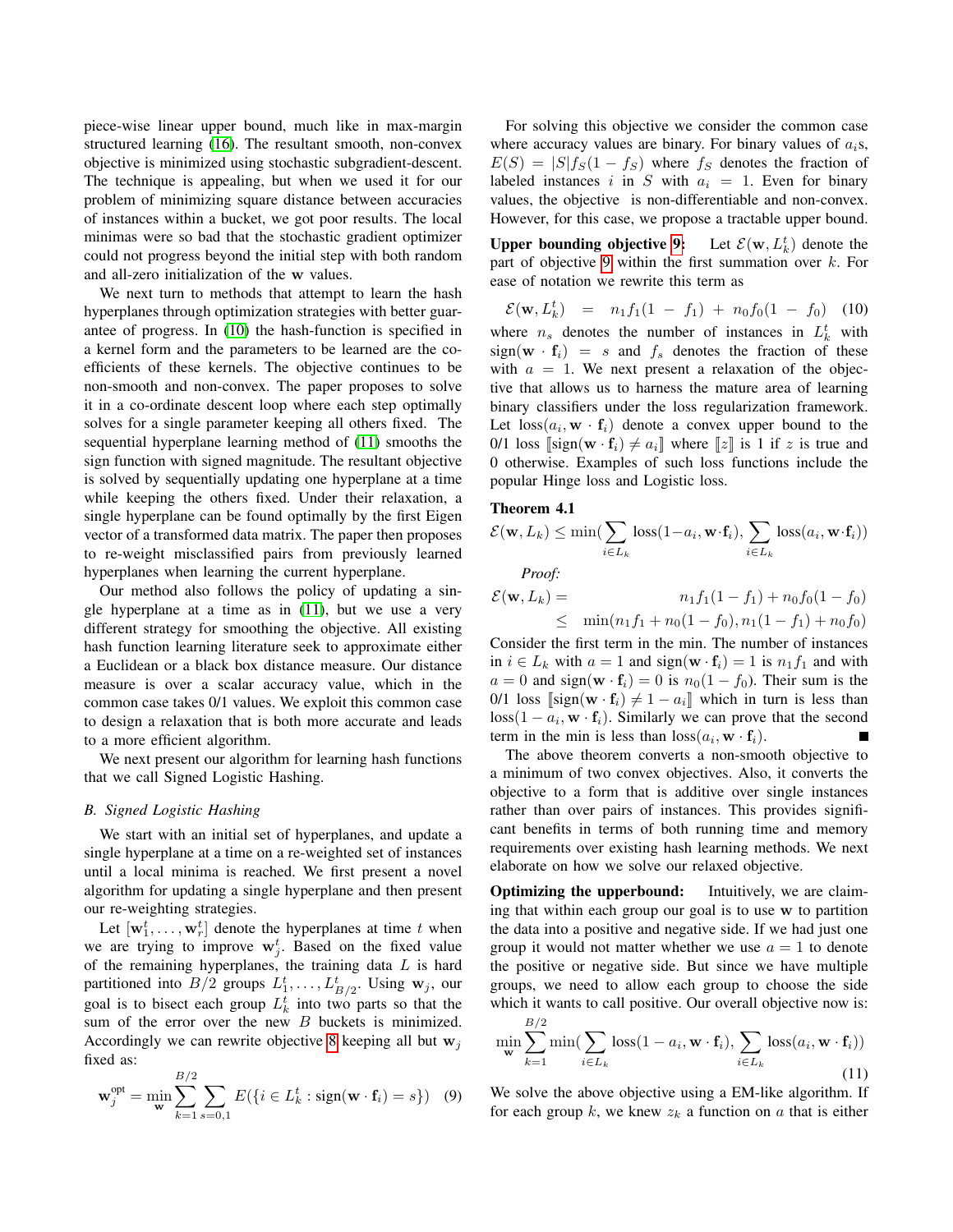the identity function (Pos(a) =  $a$ ) or an inverting function  $(Neg(a) = 1 - a)$ , we can solve this objective

$$
\min_{\mathbf{w}} \sum_{k=1}^{B/2} \sum_{i \in L_k} \text{loss}(z_k(a_i), \mathbf{w} \cdot \mathbf{f}_i)
$$
 (12)

using standard classification techniques. So, we start with some initial guess of  $z_k$  = Pos and find a w. For a fixed w, we find the optimal  $z_k$  for each group that minimizes loss of that group, and continue until convergence to a local minima as shown in Algorithm [2.](#page-5-1)

<span id="page-5-1"></span>

| Algorithm 2 Signed Logistic Hashing                                                                                                            |  |  |  |  |  |  |
|------------------------------------------------------------------------------------------------------------------------------------------------|--|--|--|--|--|--|
| <b>Input</b> $L, r$                                                                                                                            |  |  |  |  |  |  |
| $\mathbf{w}_1^0 \cdots \mathbf{w}_r^0$ = Initial hyperplanes                                                                                   |  |  |  |  |  |  |
| while estimated error reduces do                                                                                                               |  |  |  |  |  |  |
| for $i = 1$ to r do                                                                                                                            |  |  |  |  |  |  |
| $u_i$ = calculated weight of instance i (Section IV-B).                                                                                        |  |  |  |  |  |  |
| $z_k$ =Pos for all $B/2$ groups of L                                                                                                           |  |  |  |  |  |  |
| while objective improves do                                                                                                                    |  |  |  |  |  |  |
| $\mathbf{w}_j = \operatorname{argmin}_{\mathbf{w}} \sum_{k=1}^{B/2} \sum_{i \in L_k} u_i \text{loss}(z_k(a_i), \mathbf{w} \cdot \mathbf{f}_i)$ |  |  |  |  |  |  |
| $z_k = \text{argmin}_{z = \text{Pos}, \text{Neg}} \sum_{i \in L_k} \text{loss}_k(z(a_i), \mathbf{w}_j \cdot \mathbf{f}_i)$                     |  |  |  |  |  |  |

Initial hyperplanes: The initial set of hyperplanes are chosen via a hierarchical partitioning of the data as follows. Initially, the entire data is in a single group. We find the hyperplane that partitions the group so as to minimize loss() on the group. We then repeat the following in a loop  $B - 1$ times. Find the largest  $m$  groups and for each group  $q$  invoke the binary classifier to minimize loss() on  $q$ . Pick the best of these  $m$  hyperplanes where best is calculated by summing error over all current buckets in the data.

Weighting instances: We need to ensure that  $r$  hyperplanes are as different from each other as possible. We borrow ideas from boosting for re-weighting input instances to achieve this effect. When learning hyperplane  $w_j$  we reweight instances in each group  $L_k$  as follows. Let minor  $(L_k)$ be the minority class in  $L_k$  and  $e_k$  denote the fraction of instances in  $i \in L_k$  for which  $a_i = \text{minor}(L_k)$ . We interpret  $e_k$  as the error incurred on  $L_k$  from the previous set of hyperplanes that we seek to correct via  $w_i$ . As in Adaboost, we assign weights  $u_i$  to each instance  $i \in L_k$  as  $u_i = \frac{1-e_k}{e_k}$  if  $a_i = \text{minor}(L_k)$  else  $u_i = 1$ . Since  $e_k \leq \frac{1}{2}$ by definition, this weighs the minority instances higher than majority. Our strategy for re-weighting is similar in spirit to re-weightings used in [\(11;](#page-9-10) [9\)](#page-9-8) but one crucial difference is that we re-weight instances and not instance pairs.

In summary, we have developed an algorithm for hash function learning that solves for a single hyperplane at a time using an algorithm that is a small extension of the classification algorithms used in a loss-regularization framework. Although in this section we have restricted to 0/1 values for accuracy, similar reductions to regression models can be used to handle arbitrary real-valued accuracies. We defer the details to an extended version of the paper.

# V. EXPERIMENTS

<span id="page-5-0"></span>We first present an overall comparison of our active accuracy estimation method with other methods of selecting instances and estimating accuracy discussed in Section [II.](#page-1-0) We then compare with different data stratification strategies discussed in Section [IV-A.](#page-3-3)

We selected the following set of five datasets covering a wide spectrum of real-life classification tasks.

*TableAnnote.* Our first dataset is created out of a classification task to annotate columns of noisy Web tables to one of the 250 thousand type nodes in an Ontology [\(17\)](#page-9-16). Our dataset  $(D)$  consists of 12 million Web table columns, and a seed labeled set  $(L)$  of 541 table columns obtained from authors of [\(17\)](#page-9-16). For our experiments in this paper, we needed true labels on all 12 million columns, which was impractical. Therefore, we setup our evaluation task as that of comparing two algorithms: one based on the state-of-art graphical model algorithm of [\(17\)](#page-9-16) and called these *true label*, and second based on a 'classifier' that assigns a *predicted label* based on majority support. We compared these on 0/1 accuracy. The accuracy on the seed set was 56.4% whereas the accuracy of  $D$  was 16.5%. This shows the significant editorial bias in selecting the seed set.  $F(x, C)$  consisted of 42 features including numerical properties of the column like percentage of text/number cells, size, average width, and the type node in the Ontology, and other features mentioned in [\(17\)](#page-9-16). The majority rule classifier had no explicit confidence score. To compare with score-based methods, we trained prediction scores using a Sigmoid function with the 0/1 accuracy values as the class label and all 42 features as input.

Spam. This dataset from the LibSVM dataset collection<sup>[2](#page-5-2)</sup> is for classifying Web pages as spam or not. The data consists of 350,000 instances and 16 million features, which we projected using random hyperplanes to 1000 following [\(18\)](#page-9-17). This dataset included true labels. The classifier evaluated was a linear SVM trained on 5000 instances on LibSVM with default parameters, and class weights inversely proportional to the skew of the two classes in the train set. In this data, a separate seed set was not naturally available. So, we created one by simulating a committee-based active learning process. We created a committee of  $k$  SVMs. (We chose  $k = 7$ ) by sampling a different labeled dataset for training each SVM. We then sampled a seed set of 5000 instances by weighting each instance by the disagreement in predictions by the k SVMs. Since the dataset was highly skewed, we evaluated a weighted accuracy measure on the dataset with the weights of 0.1 and 0.9 for predicted majority class and predicted minority class instances respectively. The classifier scores used were the probability scores output by LibSVM. *DNA.* This dataset from the Pascal Large Scale Learning

<span id="page-5-2"></span><sup>2</sup>http://www.csie.ntu.edu.tw/ cjlin/libsvmtools/datasets/binary.html#webspam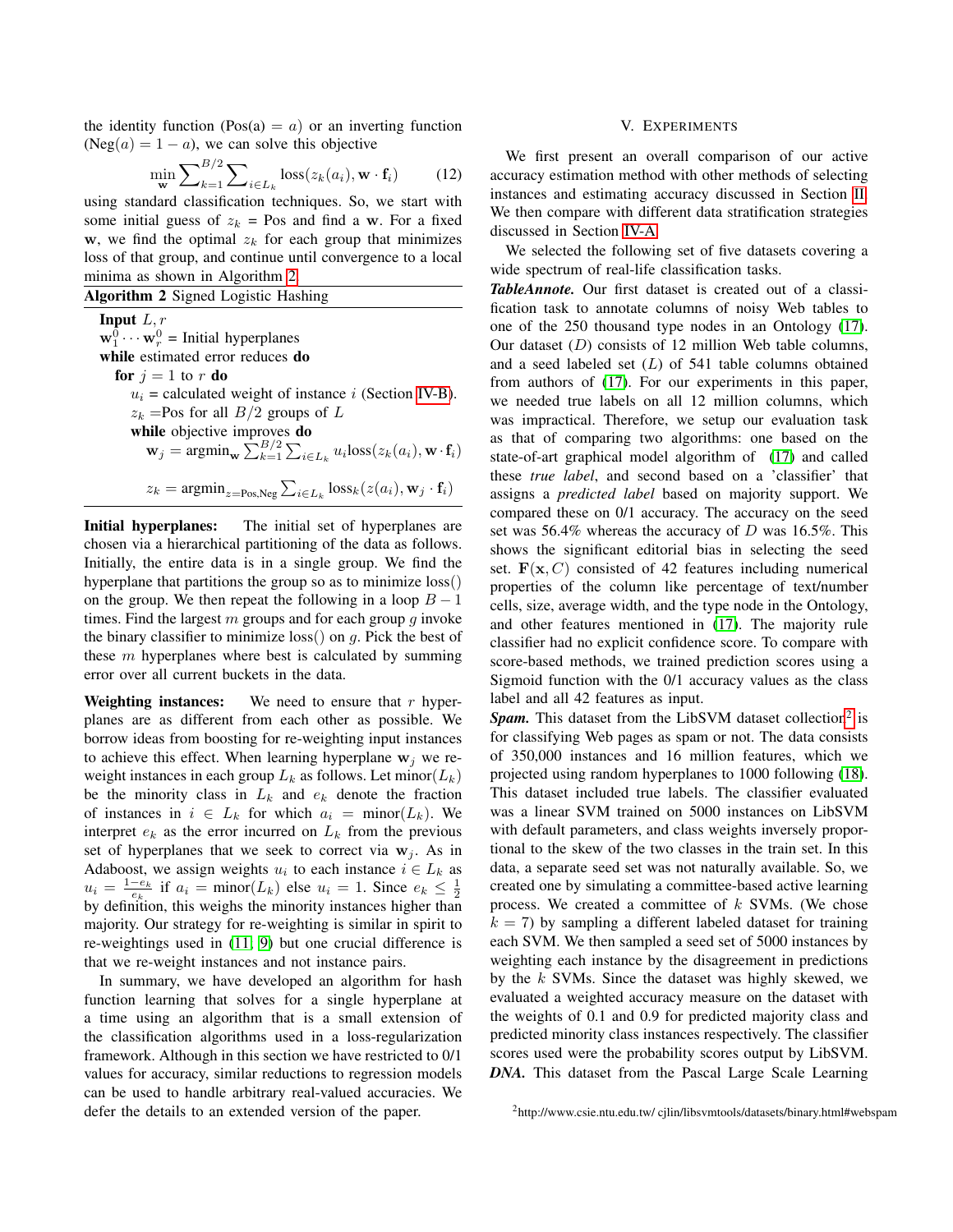<span id="page-6-3"></span>

Figure 1: Absolute error (on the  $Y$  axis) of different estimation algorithms against increasing number of labeled instances (on the  $X$  axis). The five graphs correspond to the five different datasets as shown in the graph's title.

Challenge<sup>[3](#page-6-0)</sup> is for a binary DNA classification task. The data consists of 50 million instances and 800 binary features. Other details about the classifier, the seed selection, accuracy measure, and scores used are the same as that of the Spam dataset; only the sizes of training and seed data are 100K instances each.

*HomeGround and HomePredicted.* The source of these datasets is Yahoo!<sup>[4](#page-6-1)</sup>. Each instance is a (entity, web page) tuple and the classifier has to decide if the web page was a homepage for the entity.  $F(x, C)$  consisted of 66 numerical features which includes ranking features, entity match features and static web page features. The entire data consisted of 14 million instances but an editorial process selected and assigned labels only to 22 thousand of them. The company used a gradient boosted decision tree (GBDT) classifier for the task. We created two datasets out of this source: the first called HomeGround was restricted to the 22 thousand with editorial label as true labels and GBDT labels as predicted, the second called HomePredicted over all 14 million with GBDT labels as true labels and the output of a trained linear SVM as predicted labels. For this task precision is more important than accuracy, so in HomeGround only instances with predicted label true were relevant. The final dataset had 514 points in training and 1060 in test. For HomePrediction, we retained all 14 million instances for scalability experiments, therefore we measured weighted accuracy as in Spam. This measure can be treated as an approximation to precision because it gives more importance to instances with predicted label 1 (minority class).

In Table [I](#page-6-2) we present a summary of the five datasets.

<span id="page-6-2"></span>

| Dataset       |          | Size.   |                 | Accuracy $(\% )$ |         |
|---------------|----------|---------|-----------------|------------------|---------|
|               | Features | Seed(L) | Unlabeled $(D)$ | Seed(L)          | True(D) |
| TableAnnote   | 42       | 541     | 11.954.983      | 56.4             | 16.5    |
| Spam          | 1000     | 5000    | 350,000         | 86.4             | 93.2    |
| <b>DNA</b>    | 800      | 100,000 | 50,000,000      | 72.2             | 77.9    |
| HomeGround    | 66       | 514     | 1060            | 50.4             | 32.8    |
| HomePredicted | 66       | 8658    | 13.951.053      | 83.2             | 93.9    |

Table I: Summary of Datasets

### *A. Overall comparison*

We compare our overall algorithm of active evaluation in Section [III](#page-2-0) (Slogistic) with existing alternatives that we discussed in Section [II](#page-1-0) including,

- 1) Random sampling (Random)
- 2) Proposal sampling as in [\(4\)](#page-9-3) (PropSample)

3) Stratified sampling with scores as in [\(5;](#page-9-4) [6\)](#page-9-5) (ScoreBins) All numbers are averaged over 10 random seeds and we compare different methods on the absolute difference between the estimated and true accuracy. We set the default number of strata to 16, that is,  $r = 4$ .

In Figure [1](#page-6-3) we show the absolute difference in accuracy estimates with increasing number of instances labeled. We select  $k = 5$  instances in one round, and restratify after 100 labels  $(R = 100)$ . Every dot in the figure denotes the error in estimated accuracy after the retraining. These graphs help us make the following important observations:

- 1) The estimation error reduces significantly as we select more instances from  $D$  and add to the labeled set  $L$ . For some cases, example TableAnnote, the difference is quite substantial going from 15% to less than 1% after adding 1000 selected instances. This establishes the practical importance of the problem we are addressing.
- The best results are obtained with Slogistic. Even the starting seed set error is lowest for Slogistic proving that the stratified estimate  $\hat{\mu}_S$  that uses both L and D is more accurate than simple averaging using only L.
- 3) While stratified sampling based on scores (ScoreBins)

<span id="page-6-0"></span><sup>3</sup> ftp://largescale.ml.tu-berlin.de/largescale/dna/

<span id="page-6-1"></span><sup>&</sup>lt;sup>4</sup>All experiments on these datasets were performed by A. Iyer at Yahoo!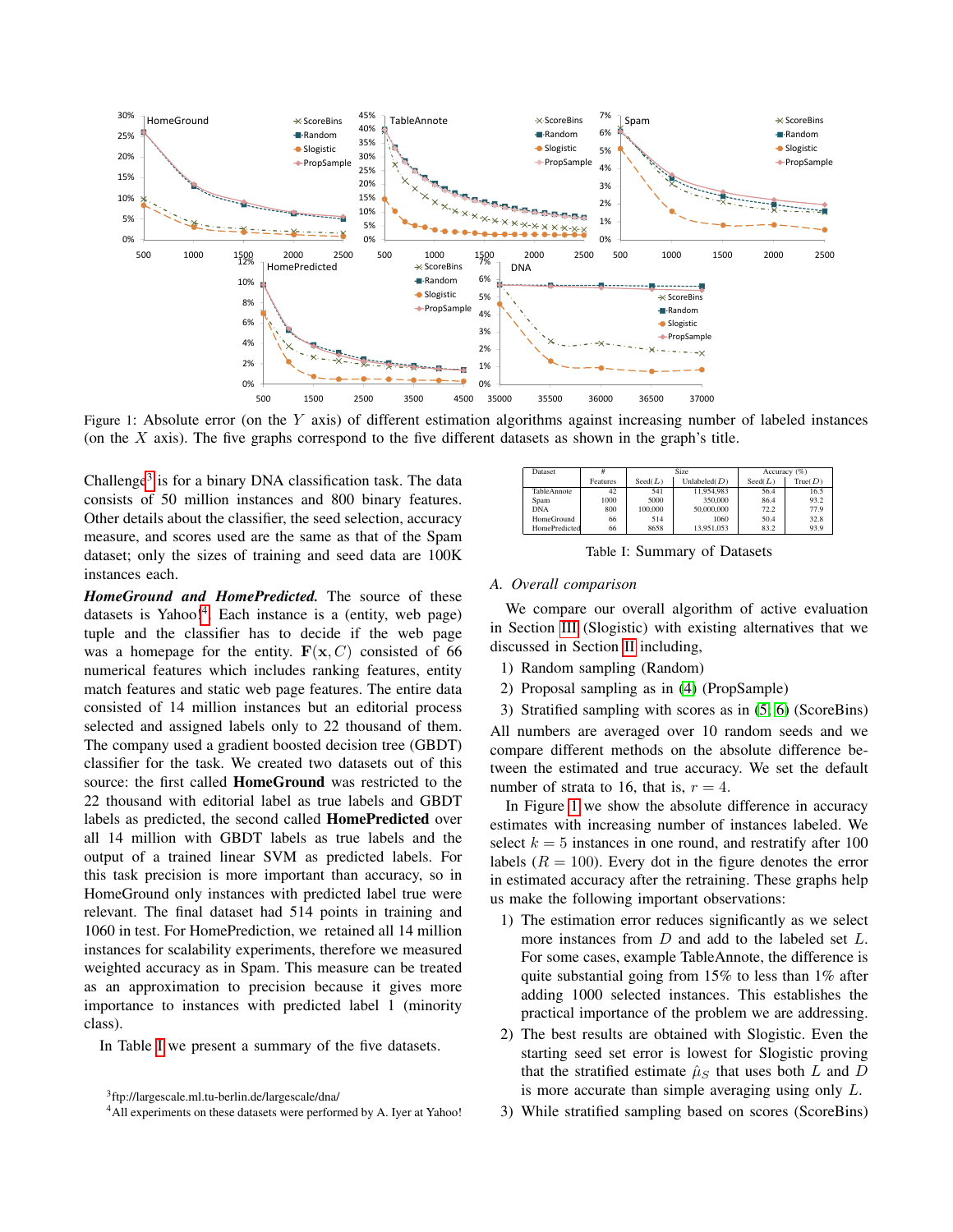performs better than non-stratified methods like Random and PropSample, ScoreBins is much worse than Slogistic. This establishes the superiority of featurebased learned stratification over classifier score based stratification. The PropSample method is even worse affected by unreliable scores because its accuracy estimate does not involve *D* unlike the ScoreBins method.

4) Even when the initial accuracies are the same, as in the HomePredicted dataset, with more labeled data Slogistic performs much better than ScoreBins. This establishes the importance of evolving the stratification with increasing labeled data, instead of keeping it fixed as in the ScoreBins method.

### *B. Evaluating stratification methods*

We next compare our Signed Logistic algorithm (Slogistic hash) for learning hyperplanes with two state-ofart alternatives discussed in Section [IV-A:](#page-3-3) the Sequential projection method of [\(11\)](#page-9-10) (SeqProj hash) and the Kernel-based approach of [\(10\)](#page-9-9) (BRE\_hash). For reference, we also compare with simple averaging (NoStratify) and ScoreBins.

Figure [2](#page-8-0) plots the absolute difference between the true accuracy and estimated accuracy for different number of hash bits and labeled data sizes. The experiments in this section helped us make the following observations:

- 1) On all datasets and all combinations of training sizes and hash bits, hyperplanes learned via the Slogistic algorithm provide much better stratification than SeqProj hash. This shows that our relaxation based on the logistic function that exploits the special nature of 0/1 accuracies is more effective than the signed magnitude relaxation of SeqProj\_hash.
- 2) BRE hash is worse than SeqProj hash; this validates the conclusions made in [\(11\)](#page-9-10), and establishes that the general strategy of solving for a single hyperplane at a time is better than co-ordinate ascent methods.
- 3) Although we do not separately plot running times here due to lack of space, we found that Slogistic was on average 2 times faster than SeqProj\_hash and 3 times faster than BRE Hash. The main reason is that the objectives in these methods are defined in terms of pairs of points unlike ours. The pairwise objective also blows up the memory requirements of these methods; both of which could not scale to our experiments on the DNA dataset with more than 40000 points.

### VI. SCALING UP OUR ALGORITHM

<span id="page-7-0"></span>In this section we describe how we scale our entire accuracy estimation process (Algorithm [1\)](#page-2-1) when the unlabeled data D is very large. Since labeled data is expensive to obtain, we assume that  $L$  is small and our learning algorithm for  $h(f)$  is not a bottleneck. Unlabeled data is accessed in two steps of Algorithm [1:](#page-2-1) First, in step 5 for calculating the fraction  $p_b$  of instances in each bucket b which in turn are used to estimate accuracy in step 6. Second, in step 7 for selecting the  $k$  instances to be labeled. An exact method for these steps requires a sequential scan over  $D$  every time  $h(f)$  is retrained. An easy option is to replace D with a smaller uniform sample of D. We will show that this option is suboptimal compared to the methods we propose here.

We assume that the unlabeled data  $D$  is indexed so as to partition the data into disjoint parts  $D_1, \ldots, D_U$  where for each partition u we can (a) get its size  $N_u$  in terms of number of instances, and (b) generate a uniform random sample of instances within the partition. All indexing strategies that we are aware of can support these capabilities easily. In Sections [VI-A](#page-7-1) and [VI-B](#page-8-1) we show how these capabilities are exploited to intelligently sample from D, and in Section [VI-C](#page-8-2) we show empirically how effective they are in approximating the exact method based on full scan.

### <span id="page-7-1"></span>*A. Assigning bucket weights*

We discuss how to sample  $D$  so as to accurately estimate  $\hat{\mu}_S$  defined in Equation [3.](#page-1-3) With a slight rewrite of that equation, we express  $\hat{\mu}_S$  as

$$
\hat{\mu}_S = \frac{1}{N} \sum_{i \in D} \hat{\mu}_{h(\mathbf{f}_i)} \tag{13}
$$

Our goal is to approximate  $\hat{\mu}_S$  without making a full pass of D, which can be extremely large. If we use a uniform  $\sum_{i\in U} \hat{\mu}_{h(\mathbf{f}_i)}/m$ , the expected square difference between random sample U from D to get an estimate  $\hat{\mu}_{SU}$  =  $\hat{\mu}_{SU}$  and  $\hat{\mu}_{S}$  can be shown to be  $\sum_{b} p_b (\hat{\mu}_b - \hat{\mu}_S)^2/m$  where  $m$  is the size of sample  $U$ .

Is it possible to perform better than uniform random sampling given the limited ways in which we can access D? Instead of a uniform sample, suppose we get a sample Q from a proposal distribution  $q(i)$  for  $i \in D$  and estimate accuracy as:

$$
\hat{\mu}_{Sq} = \frac{1}{N} \left( \frac{1}{m} \sum_{i \in Q} \frac{\hat{\mu}_{h(\mathbf{f}_i)}}{q(i)} \right)
$$
(14)

Without any restriction on the way unlabeled data can be sampled, an optimal choice is  $q(i) \propto \hat{\mu}_{h(\mathbf{f}_i)}$ . With this choice, the error between  $\hat{\mu}_{Sq}$  and  $\hat{\mu}_{S}$  is zero. But, performing this sampling is impossible without first assigning each  $i \in D$  to a bucket of  $h(.)$ , which is what we are trying to avoid in the first place. The only  $q(i)$  we are allowed is the one which assigns the same probability to all instances i within a index partition  $D_u$  of D. We next provide an optimal choice of such a  $q(i)$ .

**Theorem 6.1** When  $q(i)$  is restricted so that all instances within a partition  $D_u$  are sampled with the same probability  $q_u$ , the expected squared error between  $\hat{\mu}_{Sq}$  and  $\hat{\mu}_{S}$  $E_q \left( (\hat{\mu}_{Sq} - \hat{\mu}_S)^2 \right)$  is minimized when

<span id="page-7-2"></span>
$$
q_u \propto \sqrt{\sum_b \hat{\mu}_b^2 p(b|u)} \tag{15}
$$

where  $p(b|u)$  is the fraction of  $i \in D_u$  with  $h(\mathbf{f}_i) = b$ .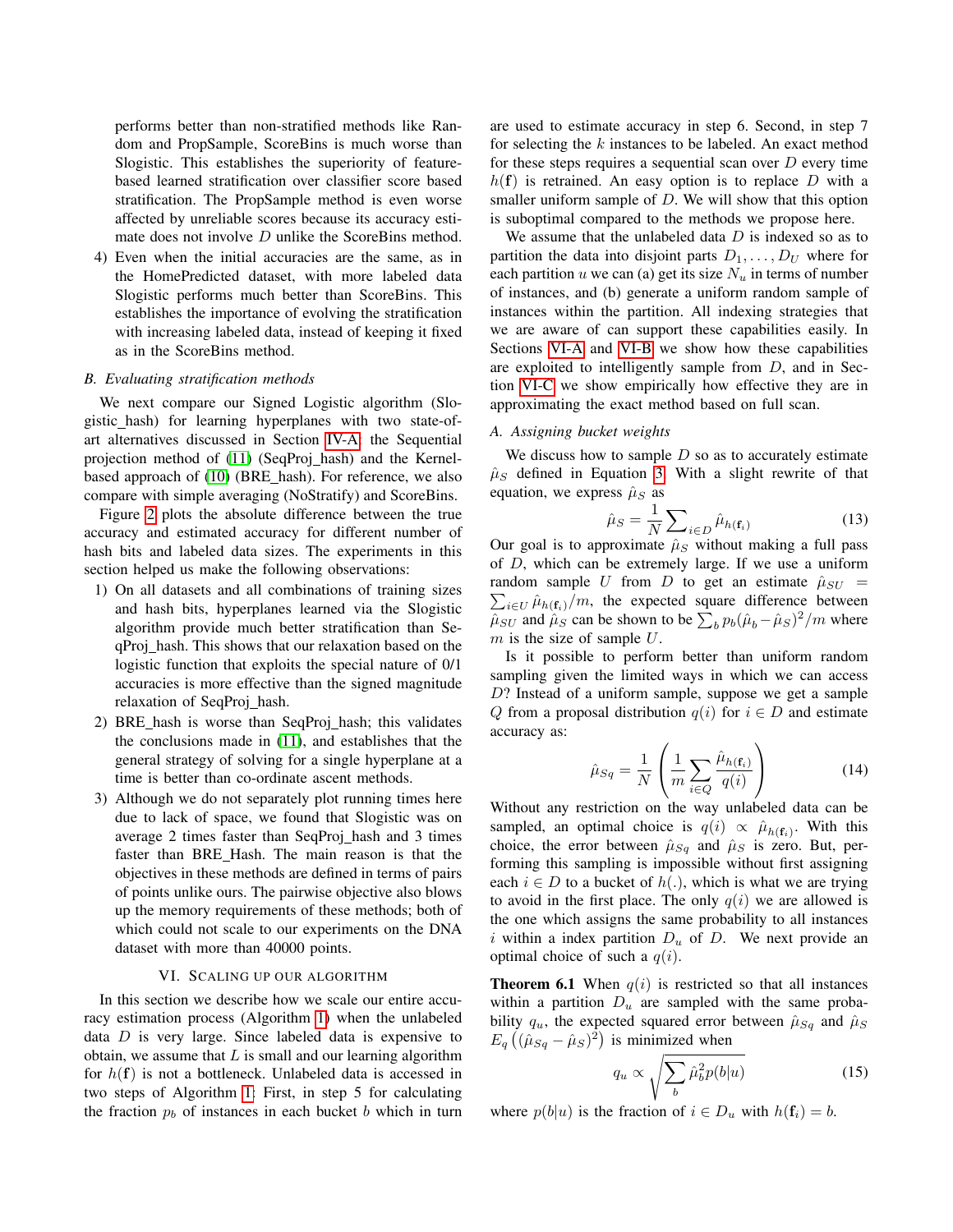<span id="page-8-0"></span>

Figure 2: Error of different stratification methods against increasing training sizes and for different number of bits. The five methods compared: No-stratify, ScoreBins, SeqProj\_hash, BRE\_hash, Slogistic\_hash are presented in this order in each group of bars. For the DNA dataset SeqProj hash and BRE hash could not be completed because of memory problems.

Proof:  
\n
$$
E_q ((\hat{\mu}_{Sq} - \hat{\mu}_S)^2) = \frac{1}{m} E_q \left( (\frac{\hat{\mu}_{h(.)}}{Nq(.)} - \hat{\mu}_S)^2 \right)
$$
\n
$$
= \frac{1}{m} \sum_i (\frac{\hat{\mu}_{h(\mathbf{f}_i)}}{Nq(i)} - \hat{\mu}_S)^2 q(i)
$$
\n
$$
= \frac{1}{m} \sum_u \sum_b (\frac{\hat{\mu}_b}{Nq_u} - \hat{\mu}_S)^2 p(b|u) p_u q_u
$$

In order to get a distribution we require  $Nq_{u}p_{u} = 1$  where  $p_u$  is the fraction of instances in data partition  $D_u$ . The value of  $p_u = \frac{N_u}{N}$  is known to us exactly from the index. From the last expression we get that  $E_q((\hat{\mu}_{Sq} - \hat{\mu}_s)^2)$  is minimized by the following constrained objective:

$$
\min_{q_1,\dots,q_U} \sum_u \sum_b \frac{\hat{\mu}_b^2}{q_u} p(b|u) p_u \quad s.t. \sum_u N p_u q_u = 1 \quad (16)
$$

This objective is convex in the  $q$ -s and can be solved in closed form to get the optimal solution as in Equation [15.](#page-7-2)

To calculate  $q_u$  we need an estimate of  $p(b|u)$ . We use the following strategy to obtain these estimates. Initially, we depend on the labeled data and a small static sample to estimate  $p(b|u)$ . As the algorithm progresses and more instances are sampled from any  $D_u$ , we use these to continuously refine  $p(b|u)$ . We show empirically that in spite of depending on an estimate of  $p(b|u)$ , these values of  $q_u$  do better than uniform sampling.

### <span id="page-8-1"></span>*B. Selecting instances*

In this step we need to sample  $k$  instances from  $D$  such that the probability  $g(i)$  of including sample i is proportional to  $\hat{\sigma}_{h(\mathbf{f}_i)}$ ; and we have to do this without evaluating  $h(\mathbf{f}_i)$ over each  $i \in D$ . Our only option is to use a proposal distribution  $q(i)$  that is restricted to choose the same  $q(i)$ for each i in data partition  $D_u$ . Using  $q(i)$  we sample a set  $S$  of size larger than  $k$ , and from  $S$  we sample the k instances by weighting each instance as  $q(i)/q(i)$ . The sampling is efficient if  $q(i)$  is close to  $q(i)$ . We find the best  $q(i)$  by solving for the unlabeled bucket weights  $q_1, \ldots, q_U$ for which the expected L1 distance between  $q(i)$  and  $q(i)$  is minimized. Under the restriction imposed on  $q(i)$ , this goal can be formulated as the following linear program:

$$
\min_{q_1,\dots,q_U} \sum_u \sum_b p_u p(b|u) \left| \frac{\hat{\sigma}_b}{Z_g} - q_u \right| \, s.t. \sum_u N p_u q_u = 1 \tag{17}
$$

where  $Z_g$  denotes the normalizer for the  $g(i)$  distribution which we approximate as  $Z_g = \sum_b \hat{\sigma}_b \sum_u p_u p(b|u)$ . In the above,  $|\frac{\hat{\sigma}_b}{Z_g} - q_u|$  is the difference between the sampling probability of an instance that belongs to  $D_u$  and has  $h(\mathbf{f}) =$ b. The term  $p_u p(b|u)$  estimate the fraction of such instances. Thus, the objective above estimates the L1 distance between  $g(i)$  and  $q(i)$  under the constraint that the  $q_u$  values define a distribution. This objective can be easily solved as a linear program using any off the shelf package.

### <span id="page-8-2"></span>*C. Empirical evaluation*

Here we show that with well-designed sampling methods we can obtain accuracy estimates that are close to those obtained via the exact method based on sequential scan while reading orders of magnitude less data.

We perform these experiments on the three largest datasets: TableAnnote, HomePredicted, and DNA from Section [V](#page-5-0) consisting of 12 million, 14 million, and 50 million instances respectively. We created indices on each of the data by hashing on a seven bit signature. The hyperplanes for the signature were obtained by first projecting the data onto the top-seven Eigen vectors of a sample of size 0.1 million from the data D. Then sequentially we choose a hyperplane for hashing by finding the bias and Eigen vector that achieves